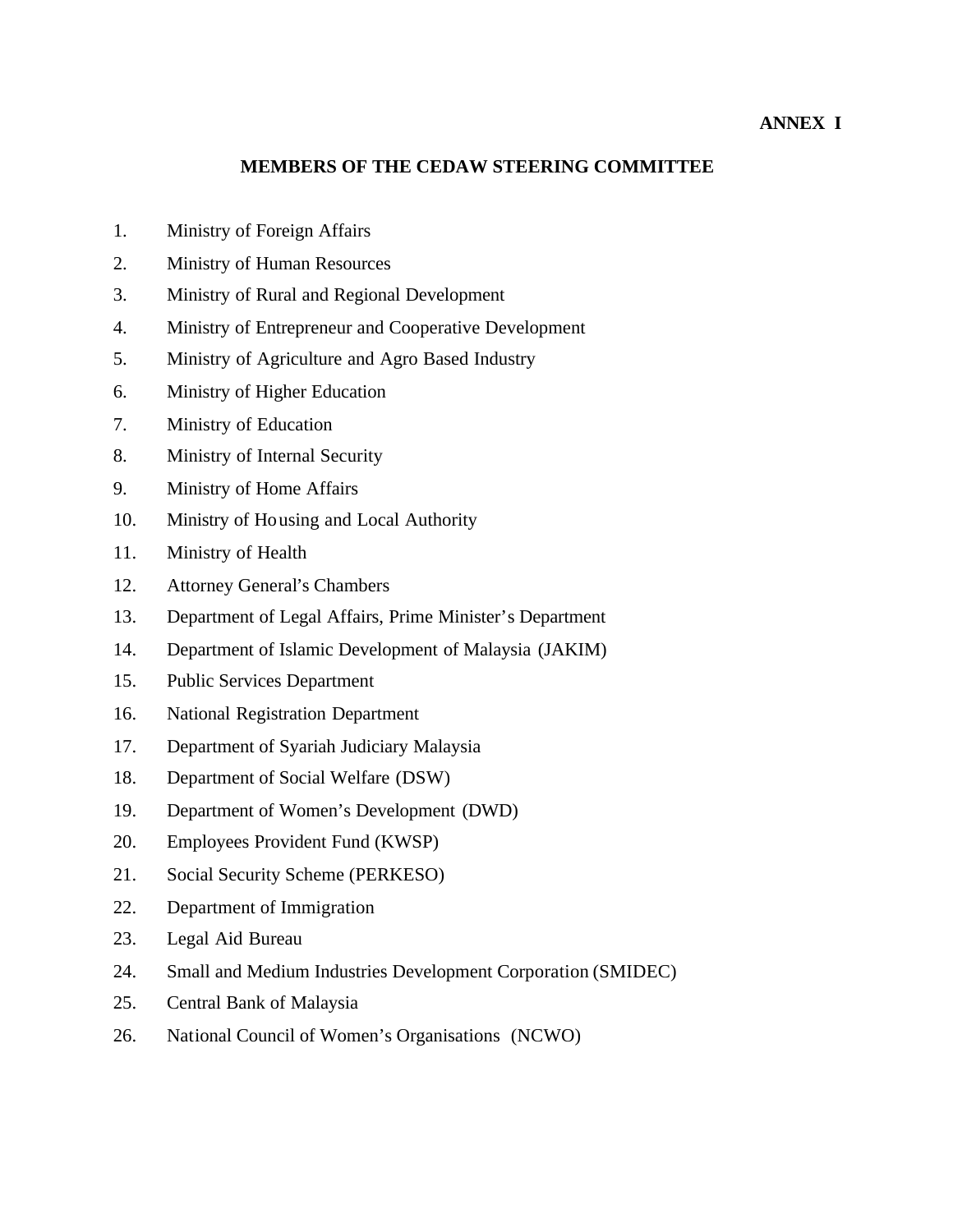# **SEVERAL LEGISLATIONS THAT HAVE BEEN ENACTED OR AMENDED BY THE GOVERNMENT**

- The amendments to the Income Tax Act 1967 provides an option for married women to have separate income tax assessment from the husband;
- The amendments to the Distribution Act 1958 (Act 300) in 1997 repealed the distinction between wives and husbands in terms of the distribution of the estate of an intestate to the surviving spouse.
- Amendments to the Guardianship of Infants Act 1961 (Act 351) in 1999 provides legal recognition to the parental rights of mothers. Previously, only the father of an infant was recognised as the guardian of his/her infant's person and property. The Act now provides that: "In relation to the custody or upbringing of an infant or the administration of any property belonging to or held in trust for an infant or the application of the income of any such property, a mother shall have the same rights and authority as the law allows to a father, and the rights and authority of mother and father shall be equal."
- The Juvenile Court Act 1947, the Women and Girls Protection Act 1973 and the Child Protection Act 1991 were repealed and streamlined into the Child Act 2001 which provides for the care, protection and rehabilitation of children including the girl child.
- The Amendment to the Land (Group Settlement Areas) Act 1960 in 2002 provides wives of settlers a joint stake in the land awarded to their husbands.
- The Amendment to the Pensions Act 1980 in 2002 allows widows who remarried to continue receiving their husband's pensions.
- The enactment of the Domestic Violence Act in 1994 provides protection for battered wives and other victims of domestic violence.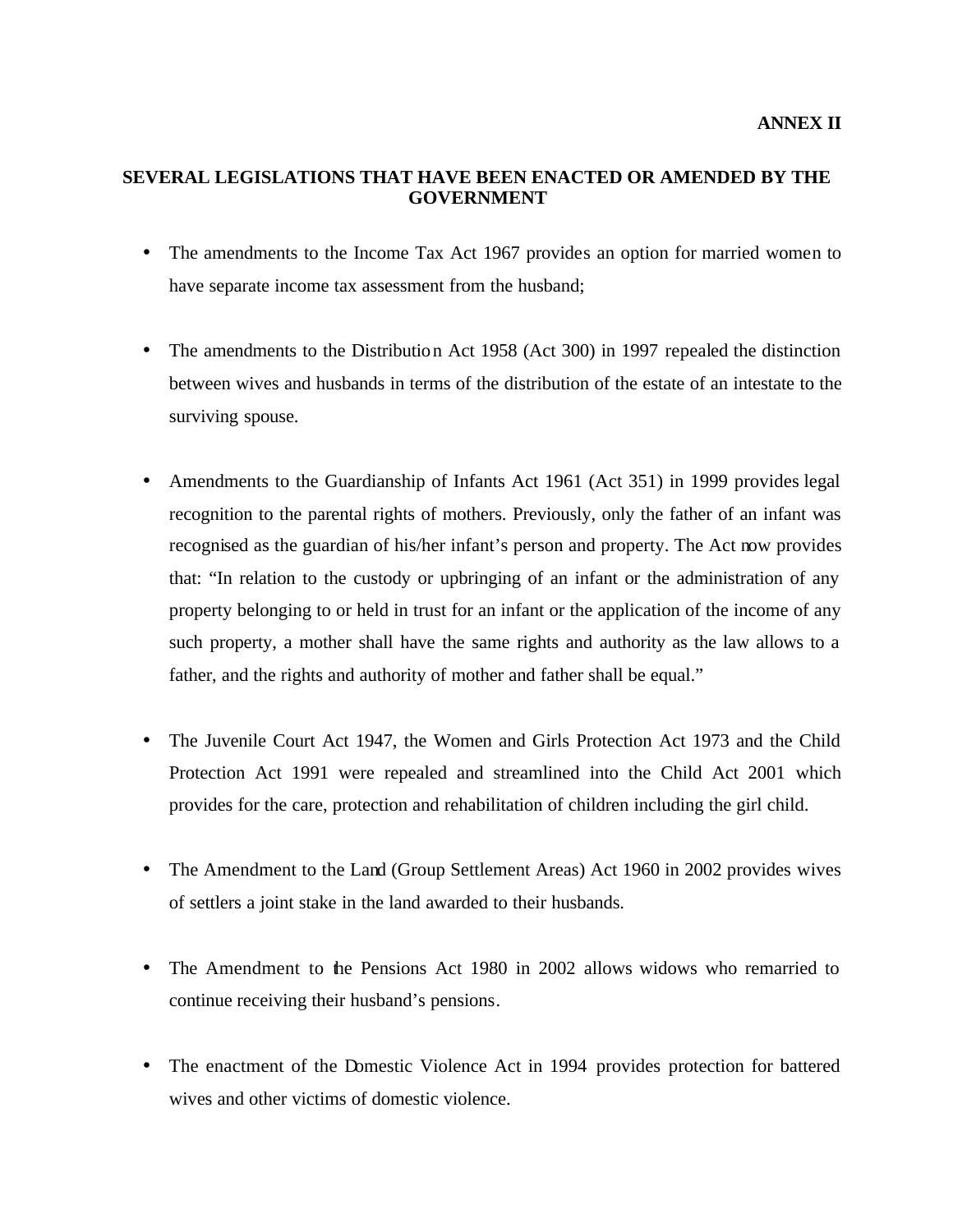# **ACHIEVEMENTS OF THE MINISTRY OF WOMEN, FAMILY AND COMMUNITY DEVELOPMENT SINCE ITS INCEPTION**

# **INTRODUCTION**

- 1. The Ministry of Women and Family Development was established on 17 January 2001.
- 2. Subsequently, the ministry was expanded on 27 March 2004 and renamed the Ministry of Women, Family and Community Development.
- 3. The Ministry of Women, Family and Community Development functions through three main approaches:
	- (i) drafting of policies, legislations and Government regulations;
	- (ii) advocacy programmes with the cooperation of other ministries, departments and agencies as well as non-governmental organisations (NGOs) and the private sector; and
	- (iii) implementation of the Ministry's own programmes as well as with other Government agencies.

## **ACHIEVEMENTS**

- 4. It is noted that since the inception of the Ministry, other Government agencies, the NGOs and the private sector are more sensitive to matters and issues related to gender equality. Among the major achievements of the Ministry are:
	- **(i) Drafting of policies, legislations and Government regulations**
		- **(a) Amendment to the Article 8(2) of the Federal Constitution**
			- Article 8(2) of the Federal Constitution was amended on 1 August 2001 to disallow discrimination on the basis of gender apart from religion, race, descent and place of birth.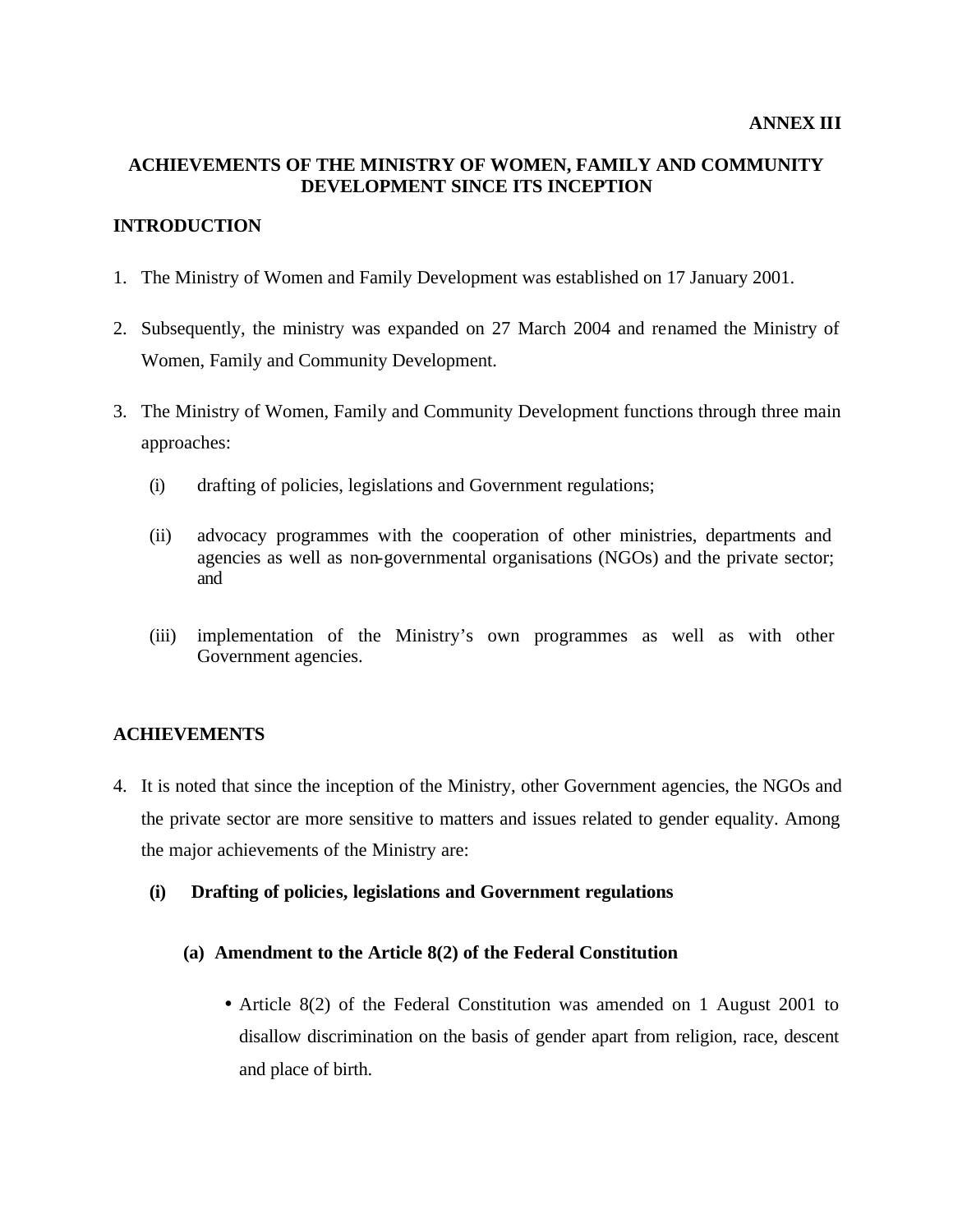- This amendment has a profound impact on all existing legislations and Government regulations. It means that legislations and regulations that have elements of gender discrimination have to be amended accordingly.
- Policy makers are more aware now on the importance of gender equality at all levels of the Government machinery.

#### **(b) Pensions Act 1980**

• The Pensions Act was amended so that widows (whose husbands were civil servants) will not lose their pensions even after they remarry. The purpose of this new ruling is to protect and ensure the well-being of widows and their children. Before this new ruling, widows who remarry experience hardship in taking care of their families and bringing up their children due to the loss of their husbands' pensions.

#### **(c) Land (Group Settlement Areas) Act 1960 (Revised 1994)**

• This Act, which was amended by the Parliament in 2002, allows wives or exwives or the next-of-kin of settlers - who have jointly developed the estate - to become joint owners of the settlement.

#### **(d) Penal Code**

• Section 375 of the Penal Code was amended where the penalty for rape offences increased to a maximum of 30 years imprisonment, for incest to a minimum of 15 years imprisonment and death sentence for rape cases that caused the death of the victims. The tough sentences will act as a deterrent to reduce the number of rape and incest cases.

### **(e) Immigration Regulations**

• Effective 1 September 2001, the Immigration Regulation was amended to allow foreign men married to Malaysian women to renew their social visit pass every year while foreign women who are divorced or separated from their Malaysian husbands can apply for social visit pass on an annual basis.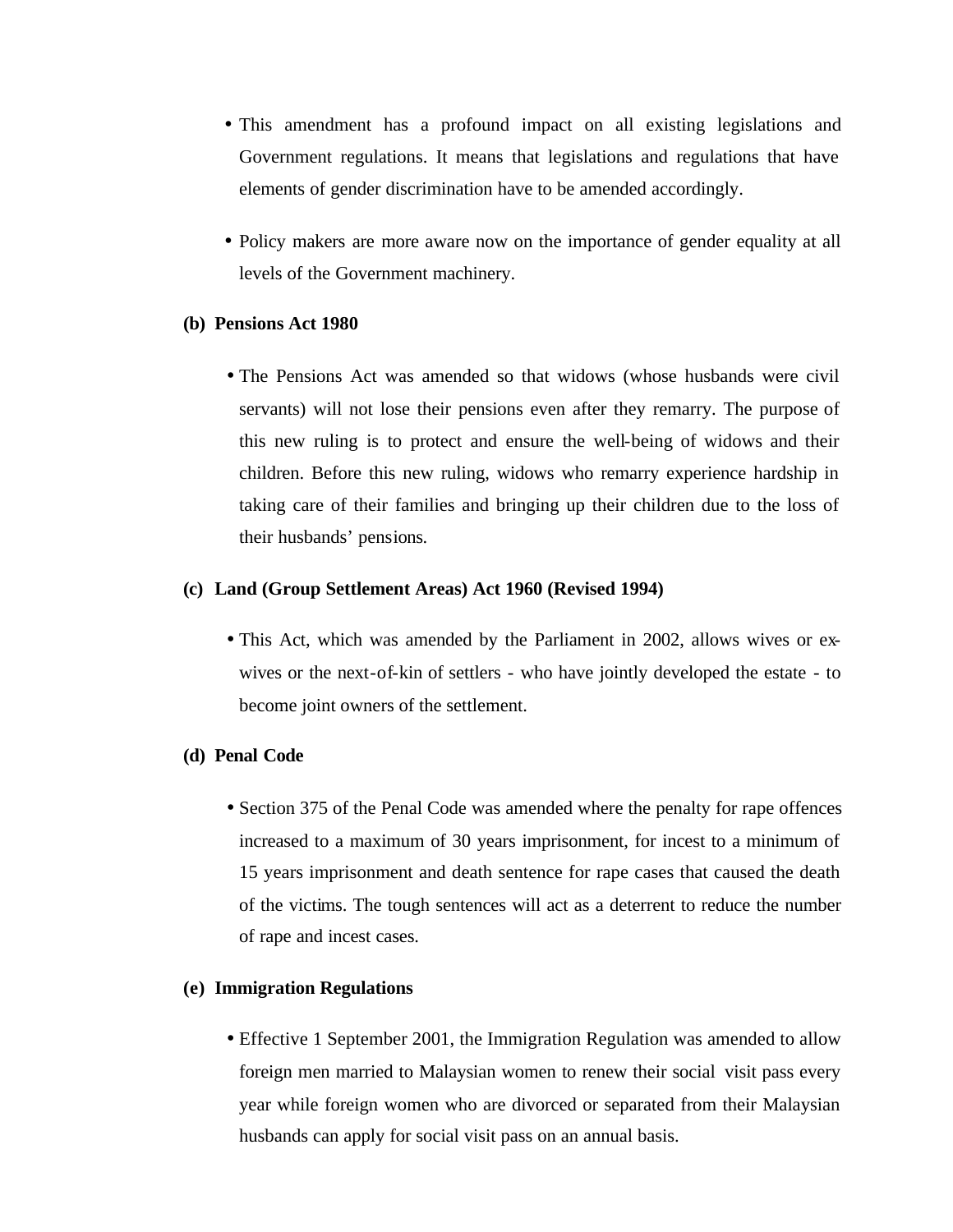### **(f) Policy on 30% Women in Decision-Making Level**

• The Government has agreed to the policy of having at least 30% women in decision-making level in the public sector. The Government hopes that the private sector and non-governmental organisations will also adopt this policy.

# **(g) Uniformity of the Syariah Law**

• The government is taking efforts to standardise the Syariah Law at the state level. Currently five model laws i.e Islamic Family Law, Administration of Islamic Law, Syariah Court Evidence, Syariah Criminal Procedure and Syariah Court Civil Procedure were adopted by all the states except Kedah, Perlis, Pahang, Kelantan and Terengganu including the Federal Territories. This uniformity among the states particularly the Islamic Family Law will better protect and safeguard the rights of women and children.

In line with the Government's aspiration to strengthen the family institution and promote "family first" spirit, the following regulations have been amended or formulated:

## **(h) EPF Regulations**

• The Employees Provident Fund Regulation was amended and effective from November 2002, the financial assistance to families on the demise of a contributor was increased from RM2,000 to RM2,500. This amendment was made to reduce the burden of the deceased families.

# **(i) Unrecorded Leave**

- Male civil servants can now enjoy longer paternity leave to assist their wives and children. In line with the "family first policy", the Government has increased the paternity leave from three days to seven days effective 2003.
- Beginning 2003, civil servants are entitled to three days of compassionate leave with regards to the demise of their nearest family members. The private sector is also encouraged to adopt this policy.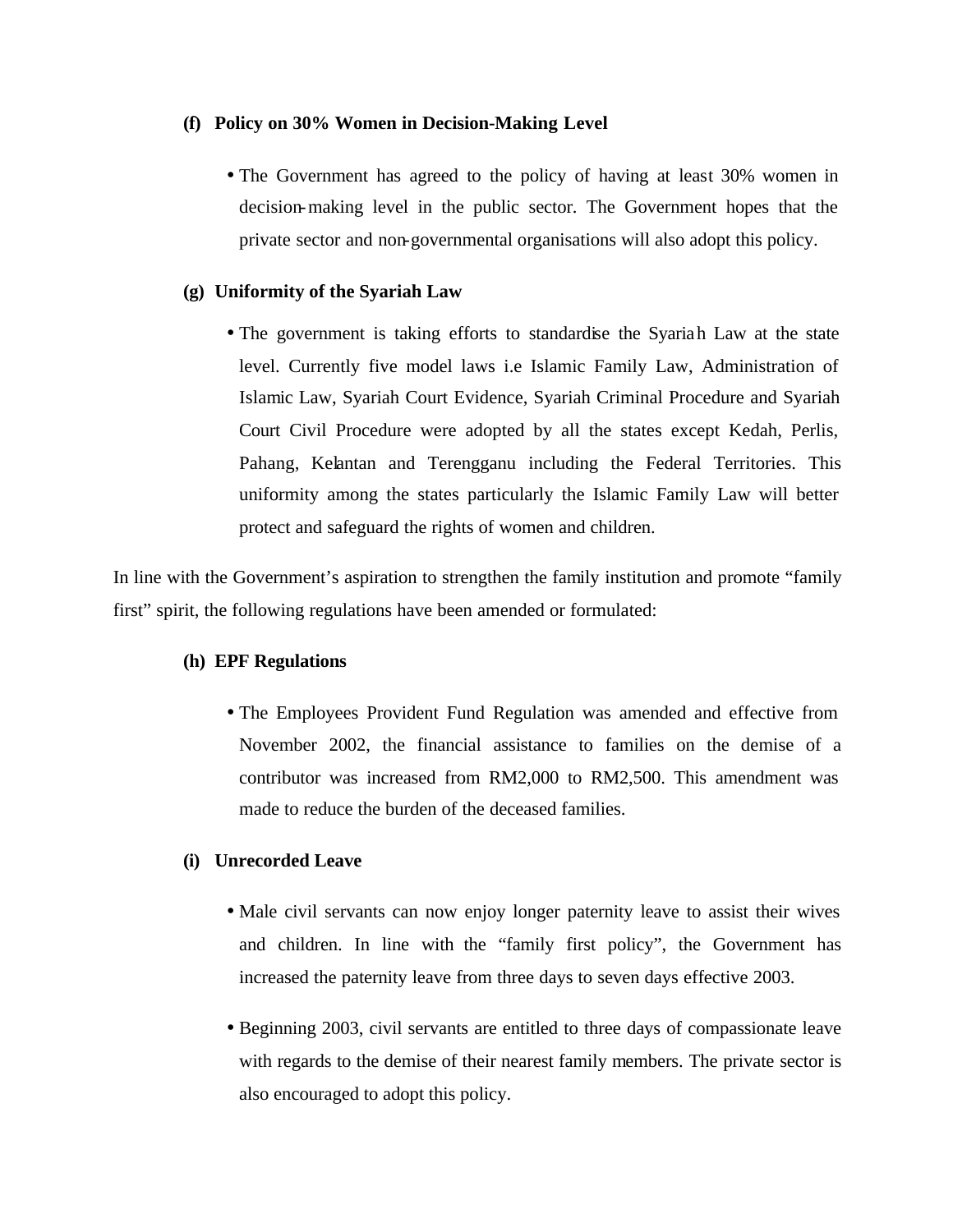### **(j) Stamp Duty**

• To reduce the financial burden on transfer of property among family members, instruments of transfer between husband and wife, parents and children on the basis of love and affection are exempted from 50% of the stamp duty.

# **(k) Child Care Centre**

• Establishment of community based Child Care Centres to increase the access of low-income parents to quality child care services.

# **(ii) Advocacy programmes with the cooperation of non-governmental organisations (NGOs) and the private sector;**

## **(a) Special Assistance to NGOs**

• The Ministry of Women, Family and Community Development has established smart partnerships with NGOs to implement programmes, such as legal literacy, skills training and awareness campaigns. Special funds have been allocated to implement these programmes. For the period 2001 through 2004, RM57.6 million has been disbursed to 547 NGOs and the State Women and Family Development Councils for the implementation of 700 capacity development programmes that benefited 448,273 women.

## **(b) Mentor-mentee Training Programme**

• The mentor-mentee training programme under the Micro-Credit Scheme of Bank Simpanan Nasional was implemented by the Ministry with the cooperation of the National Association of Women Entrepreneurs Malaysia (NAWEM) to assist new women entrepreneurs to obtain systematic loans as well as to provide training and to encourage networking among women entrepreneurs.

## **(c) Incentives To Private Companies**

• The government is encouraging the private sector to be good corporate citizens and contribute to society. In this regard, incentives are provided to companies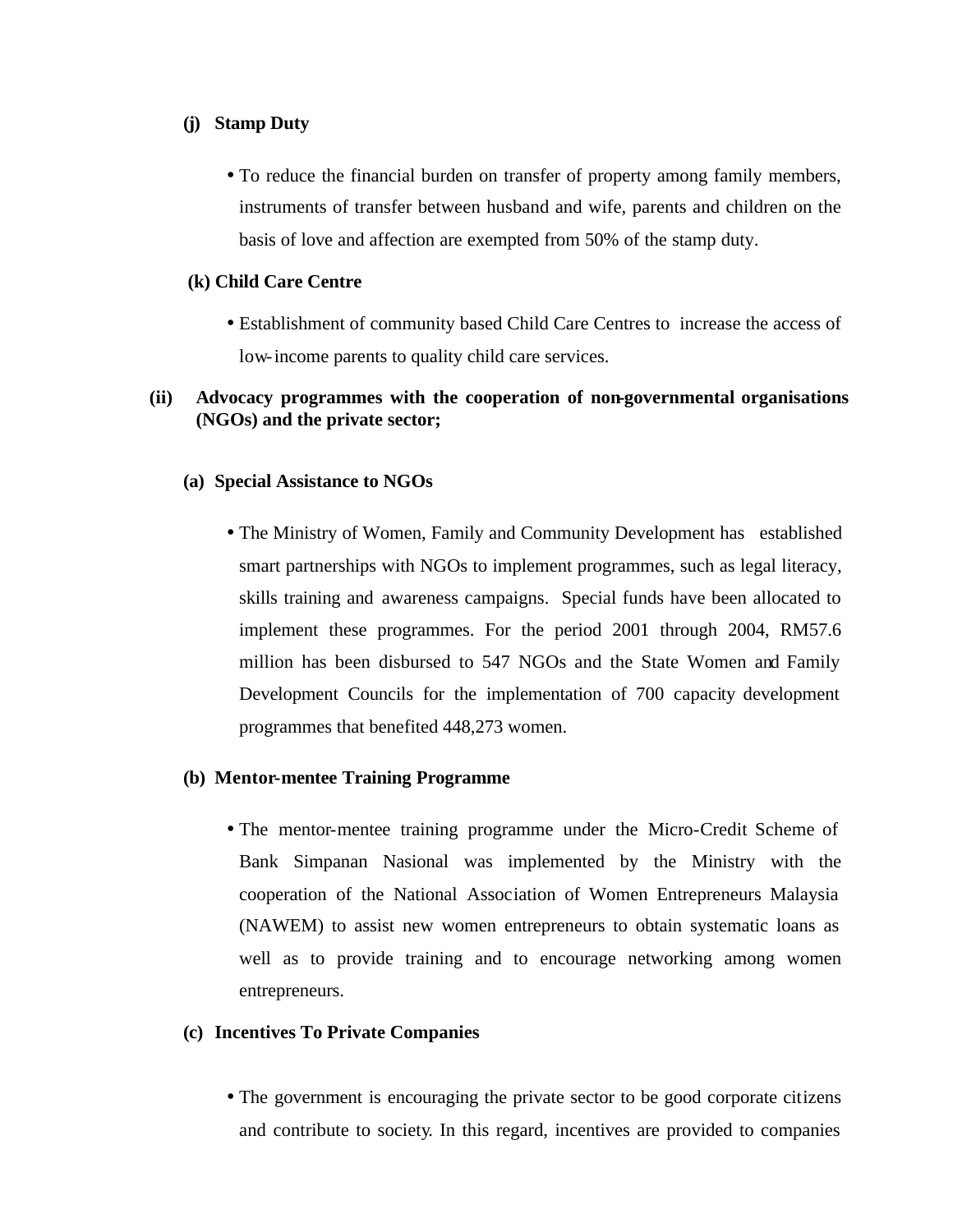who adopt children of single mothers and support them financially in pursuing their education.

#### **(e) Government Grants**

• Annual grants are given to welfare institutions for women and children managed by Non Governmental Organisations (NGOs).

# **(iii) Implementation of the Ministry's programmes and programmes with other Government agencies**

#### **(a) Low Cost Housing**

• The Government has introduced the low-cost house ownership programme for single mothers under the Economic Stimulus Package. The single mothers are given priority to own these houses and given 20% discount under the hirepurchase concept of National Housing Company Berhad.

#### **(b) Smart Start Package**

• His Majesty the Yang Dipertuan Agong launched the Smart Start package on 31 May 2003, which is a comprehensive guide for newly-weds and those intending to get married. The content of this package, among others, focuses on preparations for marriage, communications within a family, health and parenting.

#### **(c) Nur Sejahtera Clinics and Nur and Family Information Centres**

• The Nur Sejahtera Clinics as well as the Nur and Family Information Centres were launched on 4 March 2004. The clinic offers various services such as reproductive health, women and men wellness, cancer screening for women, senior citizens and body weight management programmes for both men and women. Meanwhile, the Nur and Family Information Centres act as referral centres with regards to family institutions and women's health.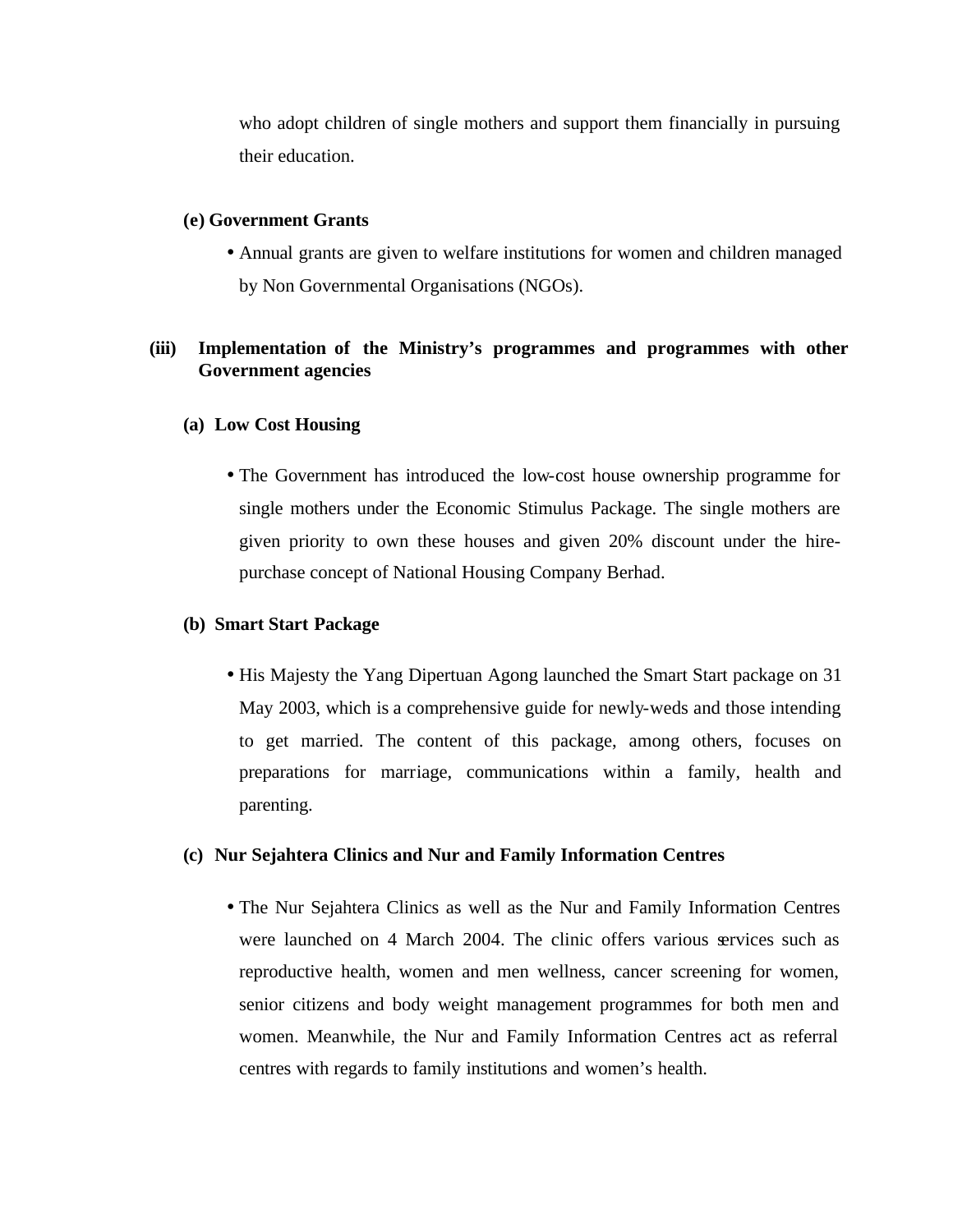## **(d) Women's Health and Healthy Lifestyle 2005**

• This programme aims at enhancing the awareness of women on all aspects of health.

### **(e) State Women and Family Development Councils**

• State Women and Family Development Councils were established in all states and parliamentary constituencies to implement the Government's programmes and activities more effectively at the grassroot level.

## **(f) Home Office**

• The Government is introducing the home office concept to encourage homemakers to earn income from home. Through this concept, women will be able to set-up small-scale businesses or enterprises at home. Presently, the Ministry of Women, Family and Community Development with the cooperation of the Ministry of Housing and Local Government are in the midst of preparing guidelines for the implementation of the concept.

## **(g) Gender Budgeting**

• To ensure that gender equality is incorporated into all government programmes and projects, a pilot project on gender budgeting has been implemented in five ministries that is the Ministry of Education, Ministry of Higher Education, Ministry of Health, Ministry of Human Resources and Ministry of Rural and Regional Development. These ministries are implementing gender budgeting in their operating budget for 2006/2007.

#### **(h) Cabinet Committee on Gender Equality**

• In line with the Article 8(2) of the Federal Constitution and the Ministry's vision and mission, the Government has agreed to the setting-up of a Cabinet Committee on Gender Equality. This committee, chaired by the Prime Minister and several Cabinet ministers as its members, oversees the direction, policies as well as monitoring the programmes and projects with regards to women and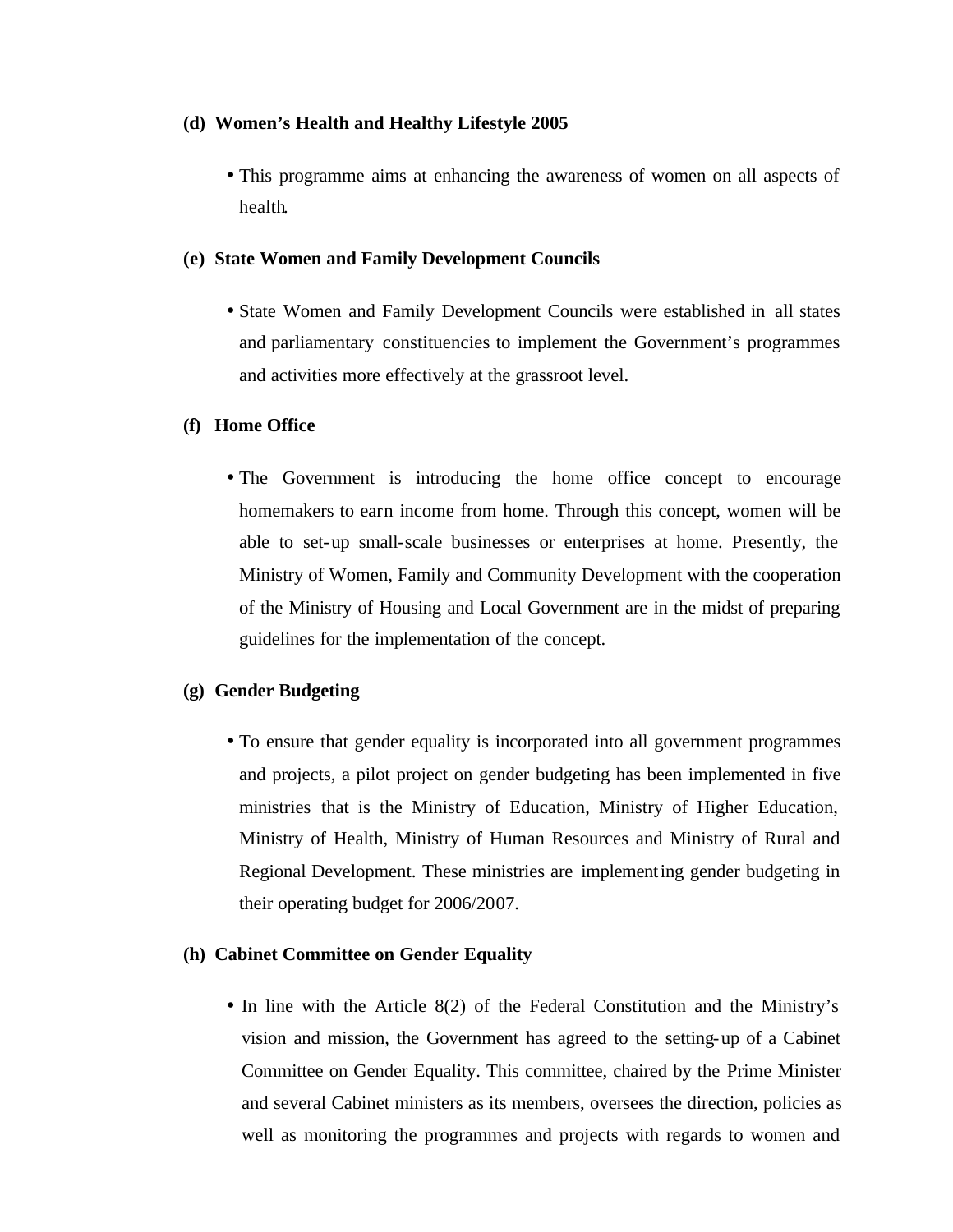family development. At the first meeting of this committee, three important decisions were made as follows:

#### i. **Gender Focal Point**

A Gender Focal Point (GFP) to be established in every ministry and relevant Government agencies. The GFP will act as a liaison officer for the Ministry of Women, Family and Community Development in implementing Government programmes and projects with the ultimate aim of achieving gender equality. This will bring about more consideration to be given to issues related to women's development and gender equality in the country.

#### ii. **Special Protection Homes for Women and Children**

Special Protection Homes for Women and Children will be set-up in the existing Rumah Nur in five states, namely Kelantan, Pahang, Selangor, Melaka and Sabah. These homes will provide temporary shelter to women and children who are victims of violence. The Rumah Nur in Selangor will be a dedicated shelter for foreign victims of trafficking-in-persons.

### iii. **Uniformity of Islamic Laws**

Action to implement the uniformity of Islamic Laws in Malaysia will be expedited. This is to overcome problems related to the implementation of different Islamic Laws by the various states in the country, which affects the well-being of women and children.

#### **ACHIEVEMENTS AT THE INTERNATIONAL LEVEL**

The Ministry of Women, Family and Community Development has played an active role in ensuring the basic rights of women and the development of women, family and community at the international arena. Among the Ministry's activities at international level are: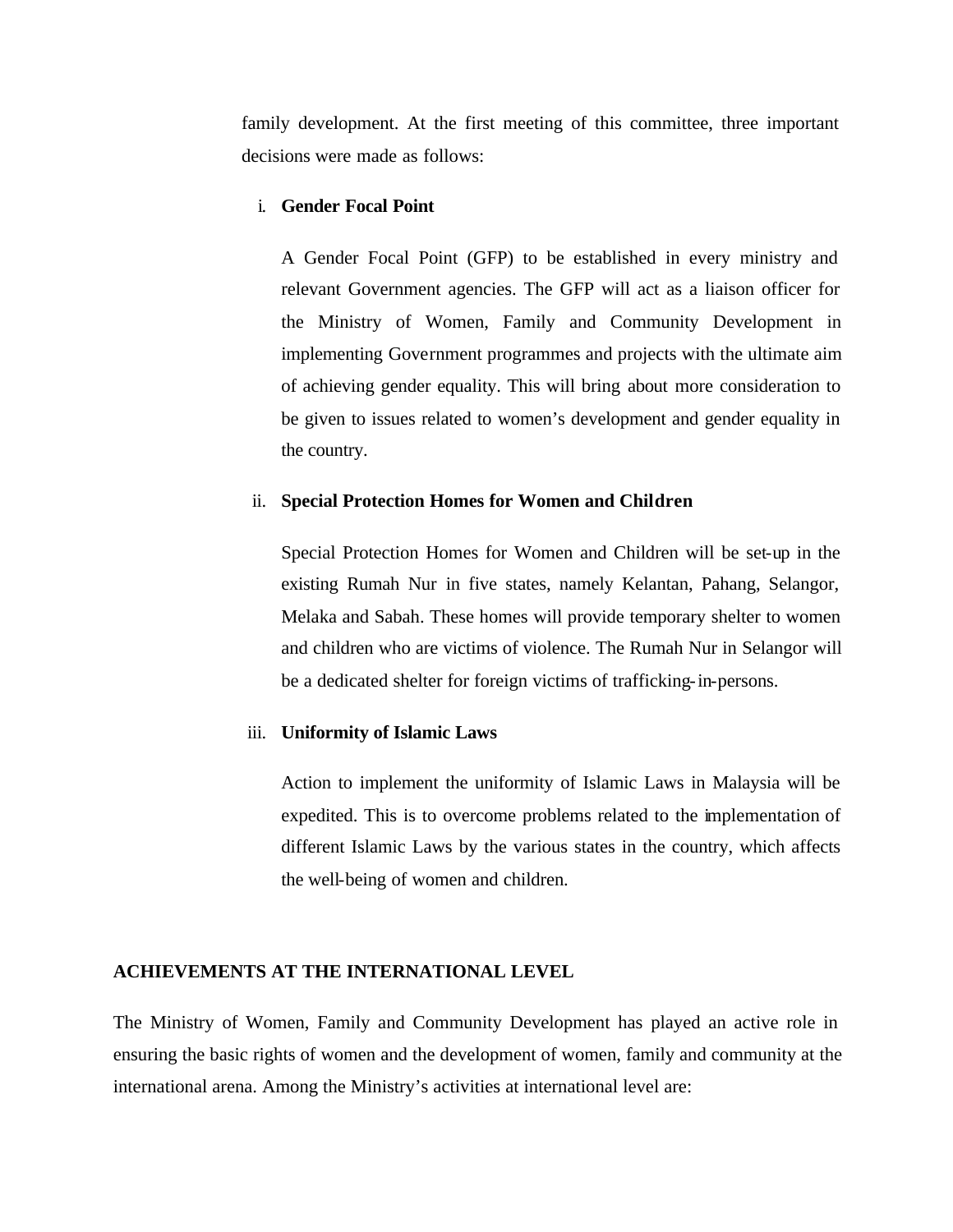- (a) The Ministry of Women, Family and Community Development, acting on behalf of the Government of Malaysia, signed a Memorandum of Understanding with the Indonesian Government on 8 August 2002. The spirit of this Memorandum is towards strengthening women and family development cooperation as well as exchanging experiences, knowledge and programmes for the benefit of both countries.
- (b) The Memorandum of Understanding between the Ministry of Women, Family and Community Development and the Government of Iran was signed on 22 July 2002. This Memorandum also aims to enhance cooperation between the two countries in matters related to women and family development.
- (c) The endorsement of the Declaration on Elimination of Violence against Women in the ASEAN Region. This Declaration, signed by the ASEAN Foreign Affairs Ministers in June 2004, stresses the importance of regional cooperation to eliminate violence against women.
- (d) As chairman of the Non-aligned Movement (NAM), Malaysia undertook an initiative to include the concerns of women as part of the agenda of the Movement. In this regard, for the first time, the Ministerial Meeting of NAM on the Advancement of Women was held in May 2005 with Malaysia as the host. The meeting endorsed the Putrajaya Declaration and the Programme of Action for the Advancement of Women in Member Countries of NAM. Among the outcomes of this meeting was the establishment of the NAM Centre for Gender and Development in Kuala Lumpur.
- (e) The Ministry of Women, Family and Community Development organised several workshops and dialogues at the international level. Among them are:
	- i. Asia Regional Workshop on Strengthening Partnerships for Eliminating Genderbased Violence (Kuala Lumpur, 20 – 22 May 2002);
	- ii. The First Ladies' Dialogue on Investing in Peace in conjunction with the Thirteenth Non-Aligned Movement Summit (Putrajaya, 24 February 2003);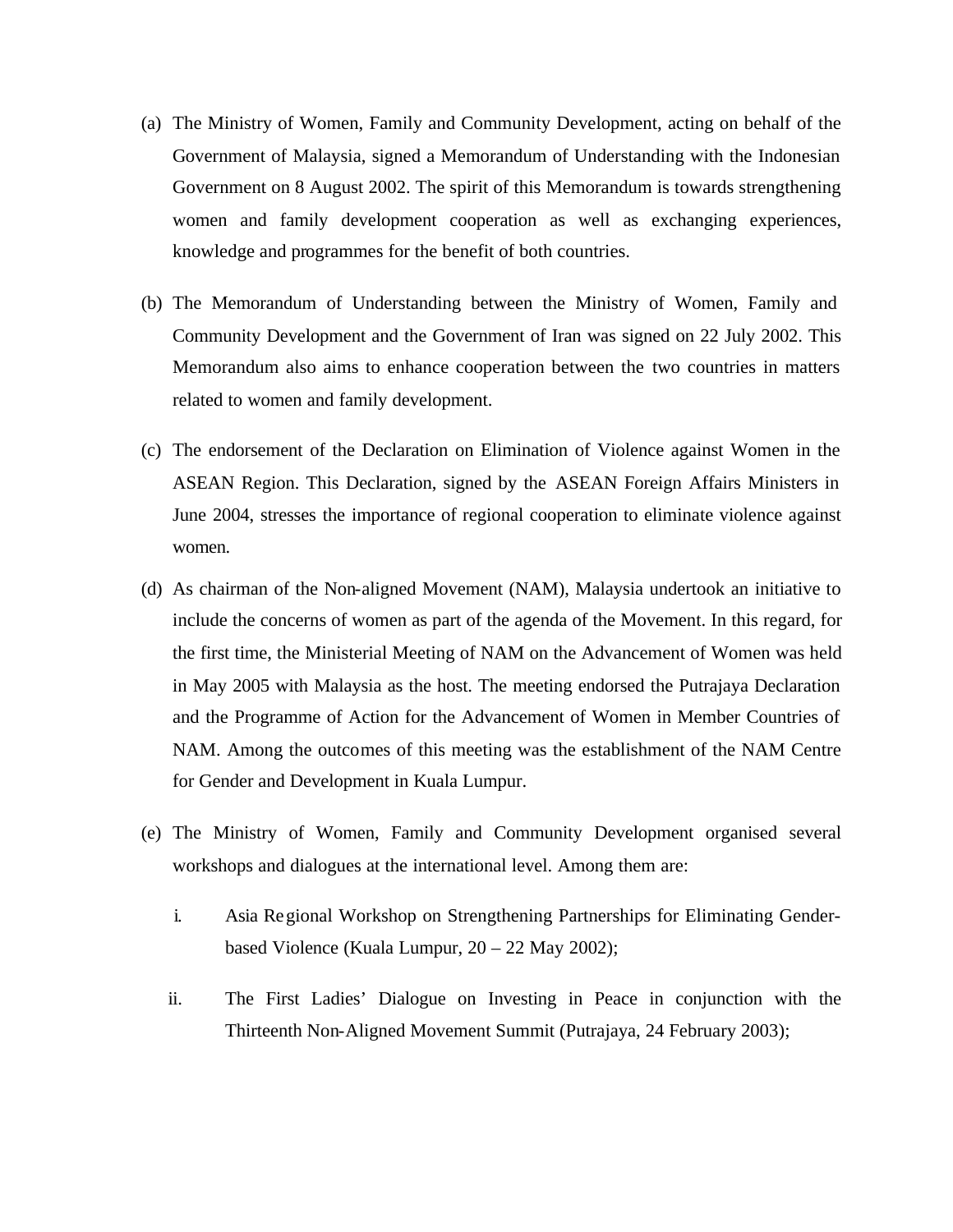- iii. Organisation of Islamic Countries First Ladies' Dialogue on Women, Peace and Development in conjunction with the Tenth OIC Summit (Kuala Lumpur, 17 October 2003); and
	- iv. Regional Training Workshop for NGOs and Women Organisations from South East Asia on Poverty Alleviation with the cooperation of the Islamic Development Bank (Kuala Lumpur, 14 – 16 October 2002).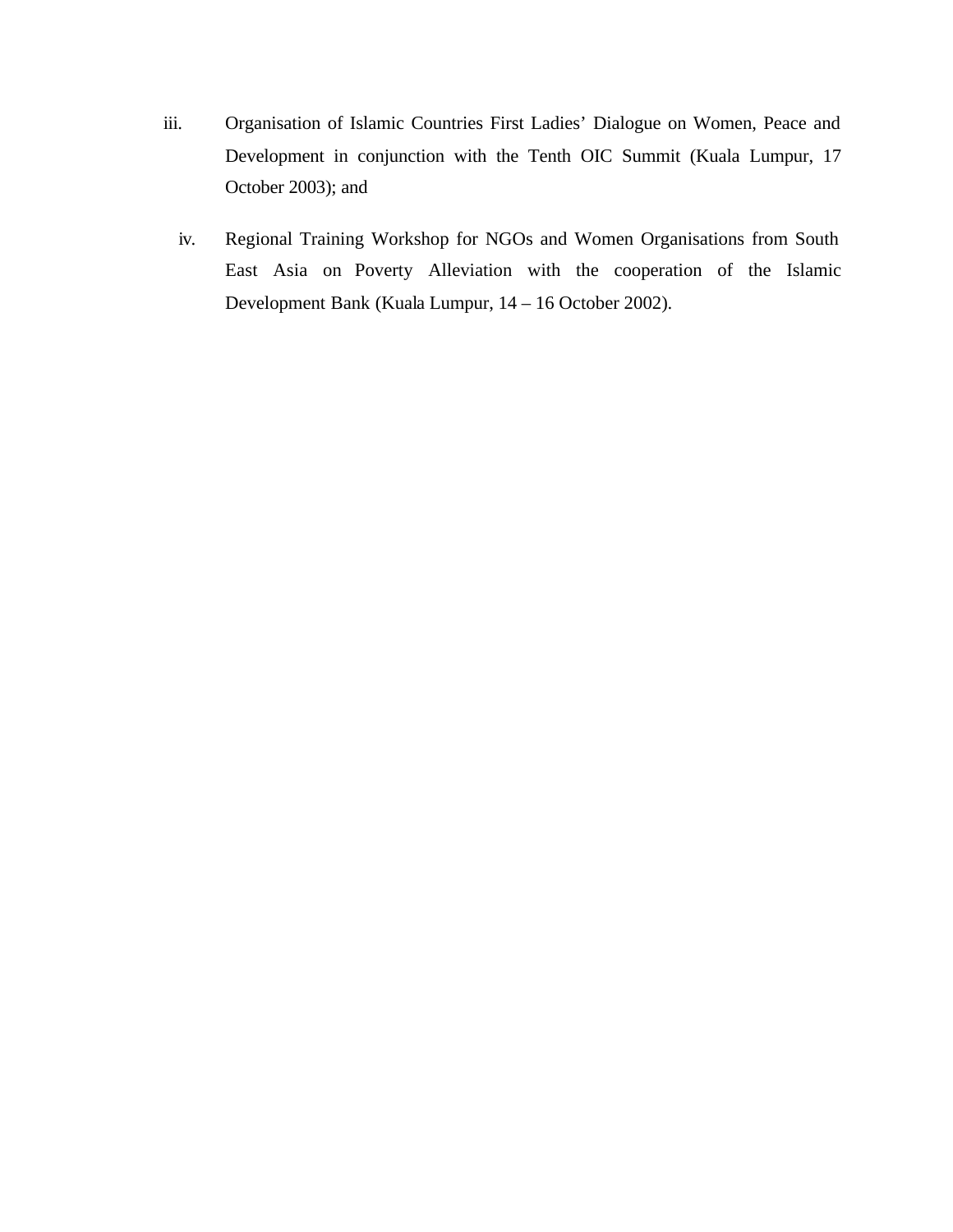#### **TERM OF REFERENCE FOR GFP**

The ministry involved appoints an officer at gred M54 and above as the GFP for that ministry. The officer appointed will have to carry out the following duties:

- i) assist the Government with the implementation of the National Women Policy and the National Action Plan for Women as well as other government policies;
- ii) assist to facilitate the implementation of gender budgeting in the ministry involved;
- iii) assist in compiling sex-disaggregated data dan statistics;
- iv) assist to facilitate the implementation of gender mainstreaming in their respective ministries;
- v) provide inputs for talks/intervention notes/reports for delegations to attend conferences/international meetings, and if needed, be part of the country's delegation to the said conferences and meetings;
- vi) provide inputs and assist in preparing country reports with regard to women issues under the purview of their respective ministries;
- vii) provide feedback to MWFCD, as the main coordination agency, with regard to the progress, challenges and problems faced by the ministry involved, and its agencies in implementing the National Women Policy and the National Action Plan for Women, and also the implementation of other conventions / resolutions that are agreed by Malaysia at the international level;
- vii) attend meetings that are organised by MWFCD pertaining to the development of women under their respective purviews; and
- viii) attend courses/training to increase the capacity, knowledge and experience of GFPs with regard to women development issues.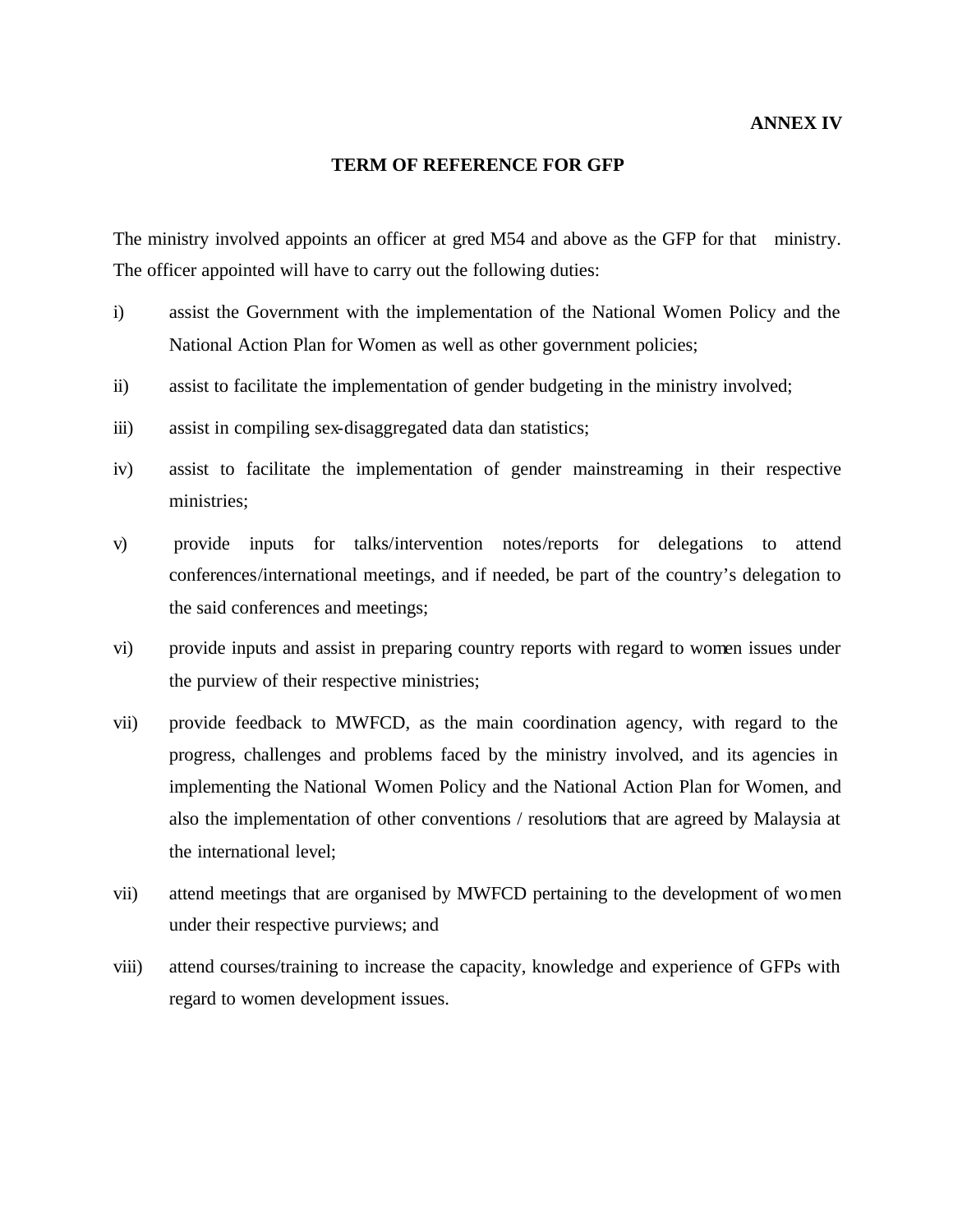# **Table II: Foreigners Suspected to be Involved in Prostitution Arrested from the Year 2000 until 2005**

| <b>Years</b>    | 2000  | 2001  | 2002  | 2003  | 2004  | 2005  |
|-----------------|-------|-------|-------|-------|-------|-------|
| <b>Arrestee</b> | 3,607 | 4,132 | 5,149 | 5,878 | 5,783 | 6,484 |

 *Source: Royal Malaysian Police, Malaysia*

# **Table III: Statistics on the Number of Foreign Women Saved from Vice Activities from the Year 2004 until February 2006**

| <b>Countries</b> | <b>Total</b>   |
|------------------|----------------|
| Indonesia        | 150            |
| China            | 76             |
| Thailand         | 62             |
| Philippines      | 52             |
| Myanmar          | $\overline{2}$ |
| Russia           |                |
| Cambodia         |                |

 *Source: Royal Malaysian Police, Malaysia*

| Table IV: Statistics of Action Taken Against Syndicate of Prostitutions, 2000-2005 |  |  |  |  |
|------------------------------------------------------------------------------------|--|--|--|--|
|                                                                                    |  |  |  |  |

| Year                                                     | 2000 | 2001 | 2002 | 2003 | 2004 | 2005 |
|----------------------------------------------------------|------|------|------|------|------|------|
| <b>Accused In</b><br><b>Session Court</b><br>372/373 PC  |      |      |      | 31   | 73   | 34   |
| <b>Restricted</b><br><b>Residence</b><br><b>Act 1933</b> |      | 27   | 24   | 14   | 41   | 64   |

 *Source: Royal Malaysian Police, Malaysia.*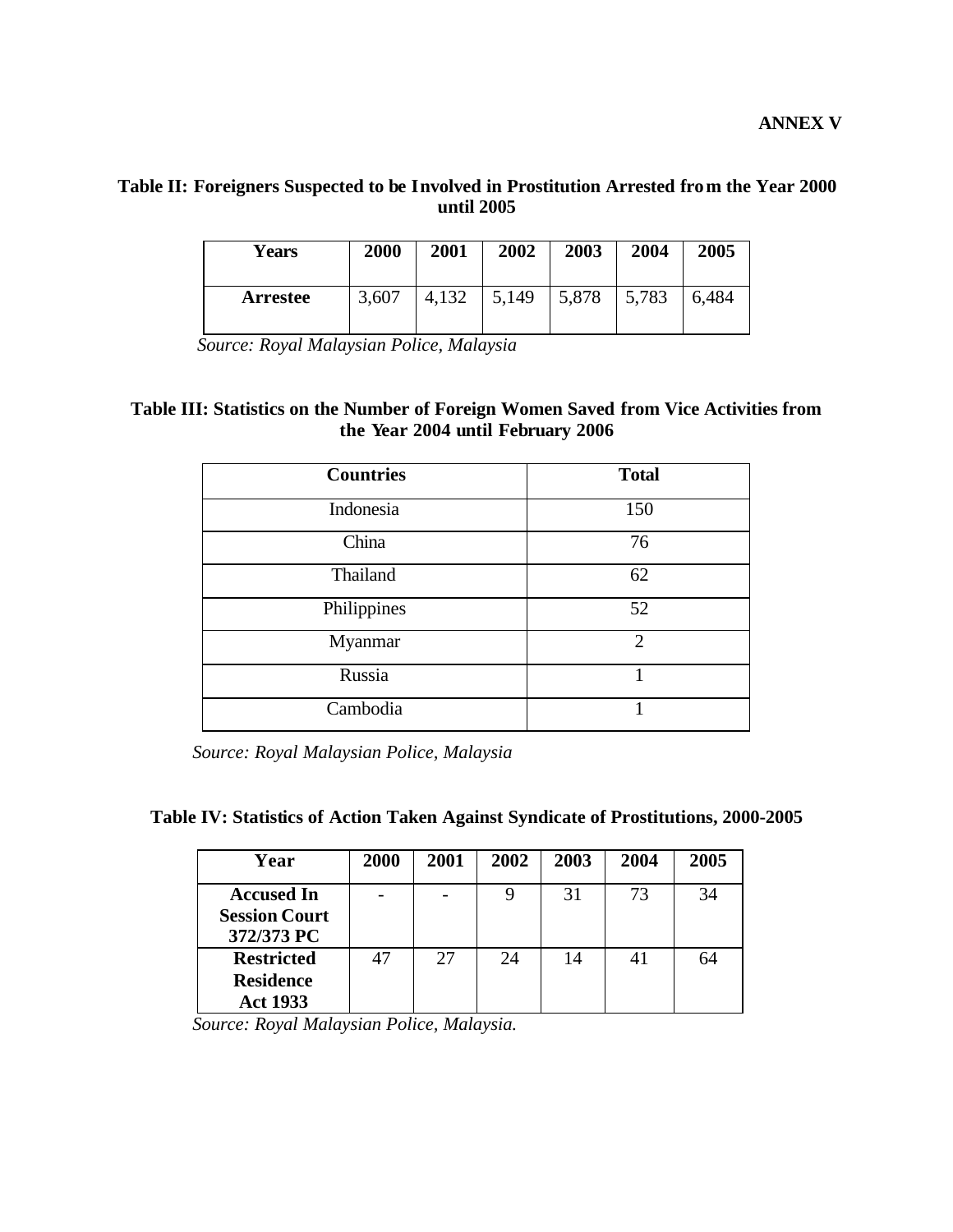| Post                               | <b>Total</b><br>Post | <b>Male</b>    | <b>Female</b>  | <b>Vacancy</b> | $\frac{0}{0}$<br><b>Female</b> |
|------------------------------------|----------------------|----------------|----------------|----------------|--------------------------------|
| <b>Secretary General</b>           |                      | 1              | $\theta$       | $\theta$       | $\bf{0}$                       |
| <b>Director General</b>            |                      | 1              | $\theta$       | $\theta$       | $\boldsymbol{0}$               |
| <b>Deputy Secretary</b><br>General | 2                    | $\overline{0}$ | $\overline{2}$ | $\theta$       | 100                            |
| Deputy Director<br>General         | 6                    | $\overline{4}$ | $\overline{2}$ | $\theta$       | 33.33                          |
| Divisional Heads                   | 34                   | 27             | 5              | $\overline{2}$ | 14.71                          |
| <b>State Director</b>              | 15                   | 11             | $\overline{4}$ | $\overline{0}$ | 20                             |

# **Table V: Key Officials in Ministry of Education According to Sex, 2005**

 *Source: Ministry of Education*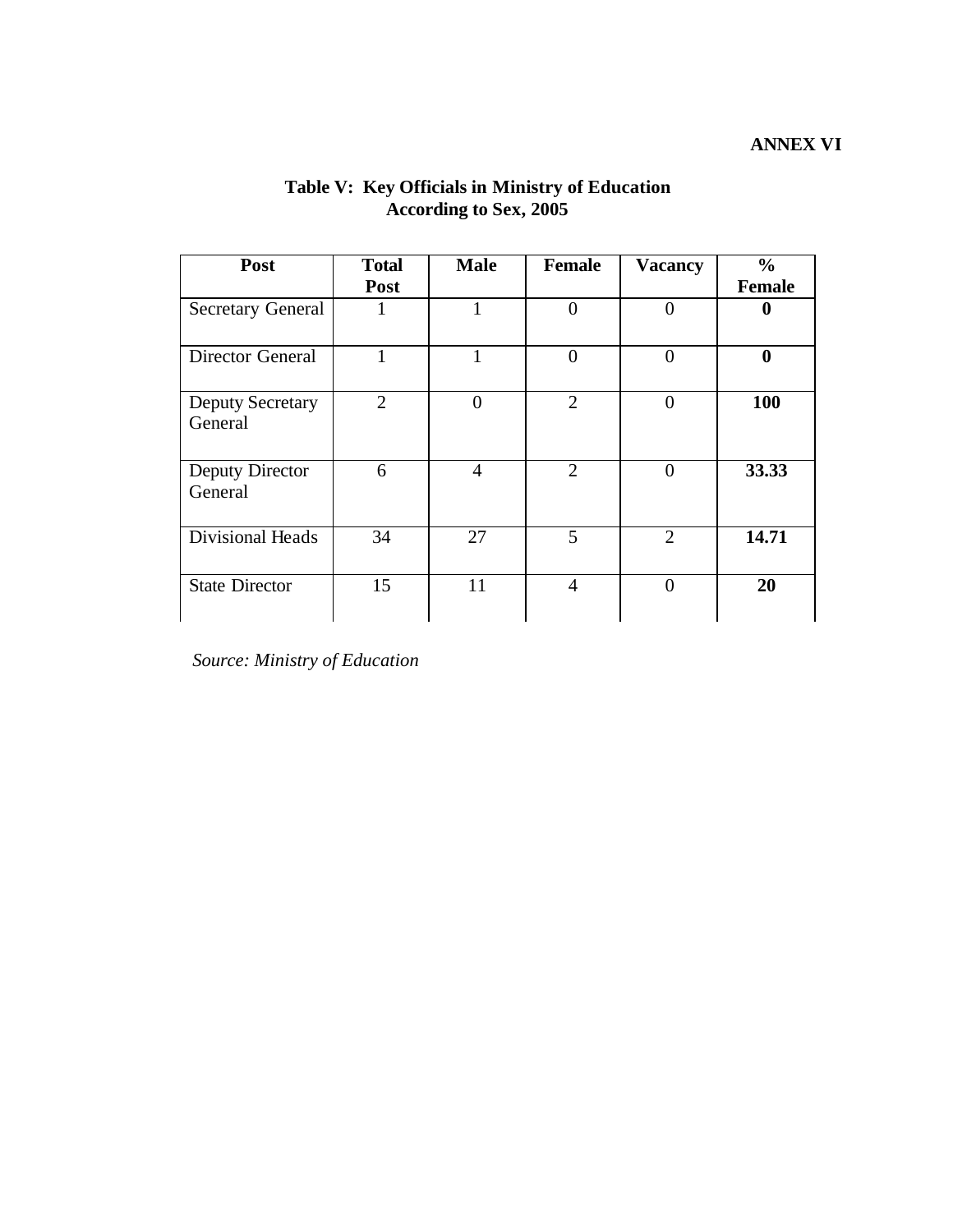# **Table VI : Participation by Rural Women in Cooperatives under KEDA (Kedah Regional Development Authority)**

| No. | No. of        |      | <b>Total No. of Women</b> |       |       |
|-----|---------------|------|---------------------------|-------|-------|
|     | Co-operatives | 2002 | 2003                      | 2004  | 2005  |
|     | 20            | 998  | 1,008                     | 1,091 | 1,139 |

 *Source : Ministry of Rural and Regional Development*

| <b>Table VII: Board of Directors of Cooperatives under KEDA</b> |  |
|-----------------------------------------------------------------|--|
| (Kedah Regional Development Authority)                          |  |

|                                              | 2002 | 2003 | 2004 | 2005 |
|----------------------------------------------|------|------|------|------|
| <b>Total No. of Woman</b><br>As              | 27   | 30   | 32   | 39   |
| <b>Board of Directors</b><br>of Cooperatives |      |      |      |      |

 *Source : Ministry of Rural and Regional Development*

# **Table VIII : Trainings for Rural Women to Enhance Skills and Leadership Abilities under the Ministry of Rural and Regional Development**

| No.           | Name of agencies                                          | Name of the programme                                          |       | 2004-2005<br>2003 |       |     |  |
|---------------|-----------------------------------------------------------|----------------------------------------------------------------|-------|-------------------|-------|-----|--|
|               |                                                           |                                                                | M     | F                 | М     | F   |  |
|               | <b>INFRA</b><br><b>Institute For Rural</b><br>Advancement | <b>Management of Community</b><br><b>Institutions Courses</b>  | 3,490 | 1,974             | 2,181 | 758 |  |
| 2             | <b>KEDA</b><br>Kedah Regional<br>Development<br>Authority | <b>Institutional Development</b><br>Programme (Cooperatives)   | 310   | 142               | 157   | 119 |  |
| $\mathcal{R}$ | FELCRA Bhd.                                               | <b>GDW</b> (Rural Vision<br>Movement) Course<br>For Leadership | 88    | 168               | 50    | 87  |  |

 *Source : Ministry of Rural and Regional Development*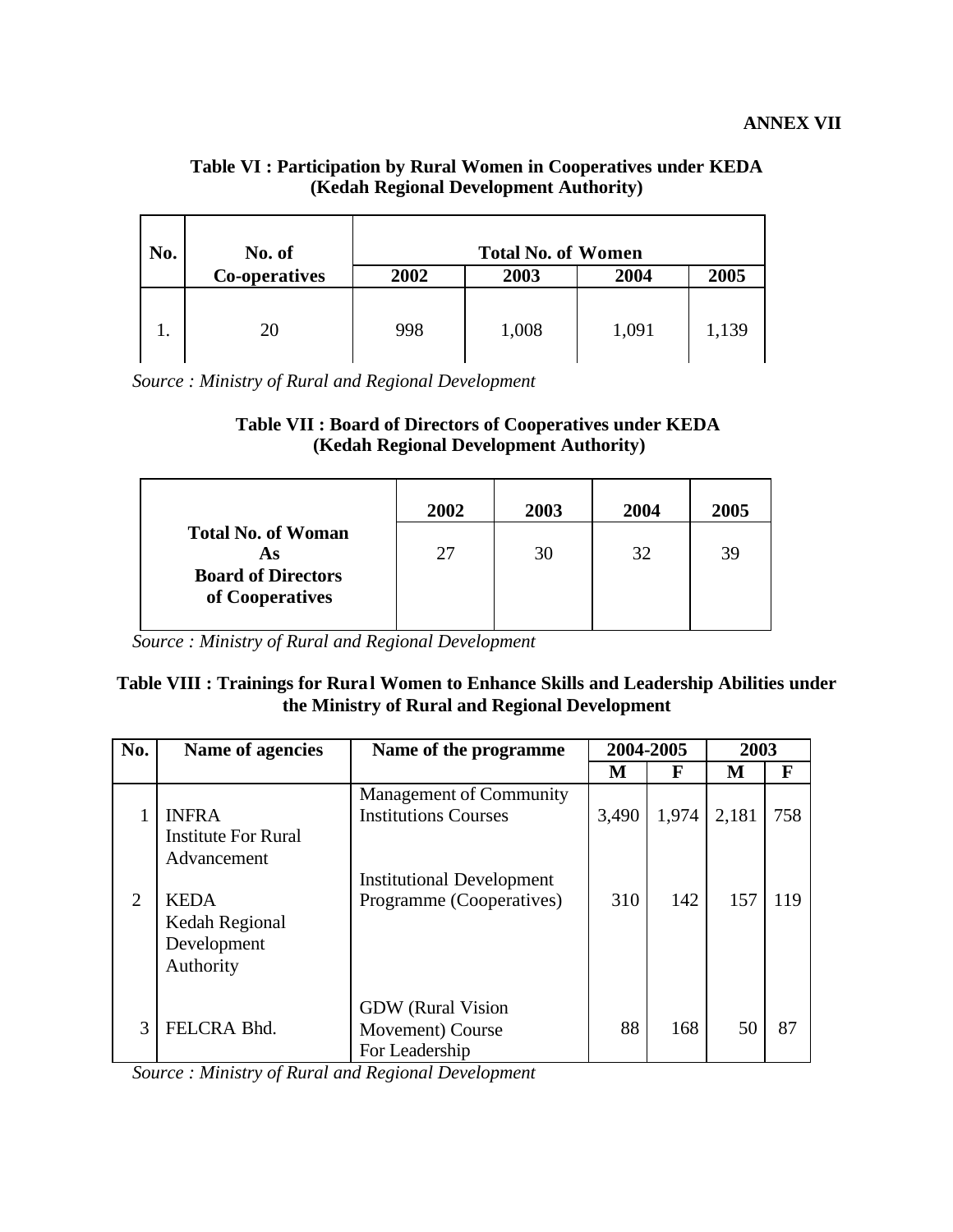# **Table XI: Women Participation in Women Smallholders Group (PWPK) of RISDA (till August 2005)**

| <b>State</b> | No. of<br><b>PWPK</b> | No. of<br><b>Members</b> | <b>Type of Project</b>                                                                                   | <b>Gross</b><br>Income (RM) |
|--------------|-----------------------|--------------------------|----------------------------------------------------------------------------------------------------------|-----------------------------|
| Perlis       | 6                     | 161                      | Food processing, sewing, rubber                                                                          | 17,665.62                   |
|              |                       |                          | leaves flowers and quail rearing                                                                         |                             |
| Kedah        | 53                    | 572                      | Food processing, sewing, rubber<br>leaves flowers and chili sauce<br>production                          | 468,775.00                  |
| P. Pinang    | 3                     | 40                       | Rubber leaves flowers and handicraft                                                                     | 20,734.50                   |
| Perak        | 43                    | 819                      | Food processing, sewing, rubber<br>leaves flowers and chili sauce<br>production                          | 362,323.70                  |
| Selangor     | 39                    | 950                      | Food processing, sewing, rubber<br>leaves flowers and handicraft                                         | 464,842.91                  |
| N. Sembilan  | 49                    | 1,044                    | Food processing, sewing and rubber<br>leaves flowers                                                     | 20,165.14                   |
| Melaka       | 32                    | 292                      | Food processing, sewing, soya drinks,<br>dried soya sheets and rubber leaves<br>flowers                  | $\overline{111,314.75}$     |
| Johor        | 93                    | 1,770                    | Food processing, sewing, chili sauce<br>production, handicraft and rubber<br>leaves flowers              | 1,200,910.50                |
| Pahang       | 57                    | 1,237                    | Food processing, sewing, chili sauce<br>production, cash crops, handicraft and<br>chili sauce production | 713,027.08                  |
| Terengganu   | $\overline{36}$       | 694                      | Sewing, rubber leaves flowers and<br>handicraft, chili sauce production and<br>food processing           | 340,157.00                  |
| Kelantan     | 96                    | 2,213                    | Chili sauce production, food<br>processing, sewing/handicraft and<br>rubber leaves flowers               | 1,123,503.77                |
| <b>Total</b> | 507                   | 9,792                    |                                                                                                          | 4,843,449.97                |

 *Source : Ministry of Rural and Regional Development*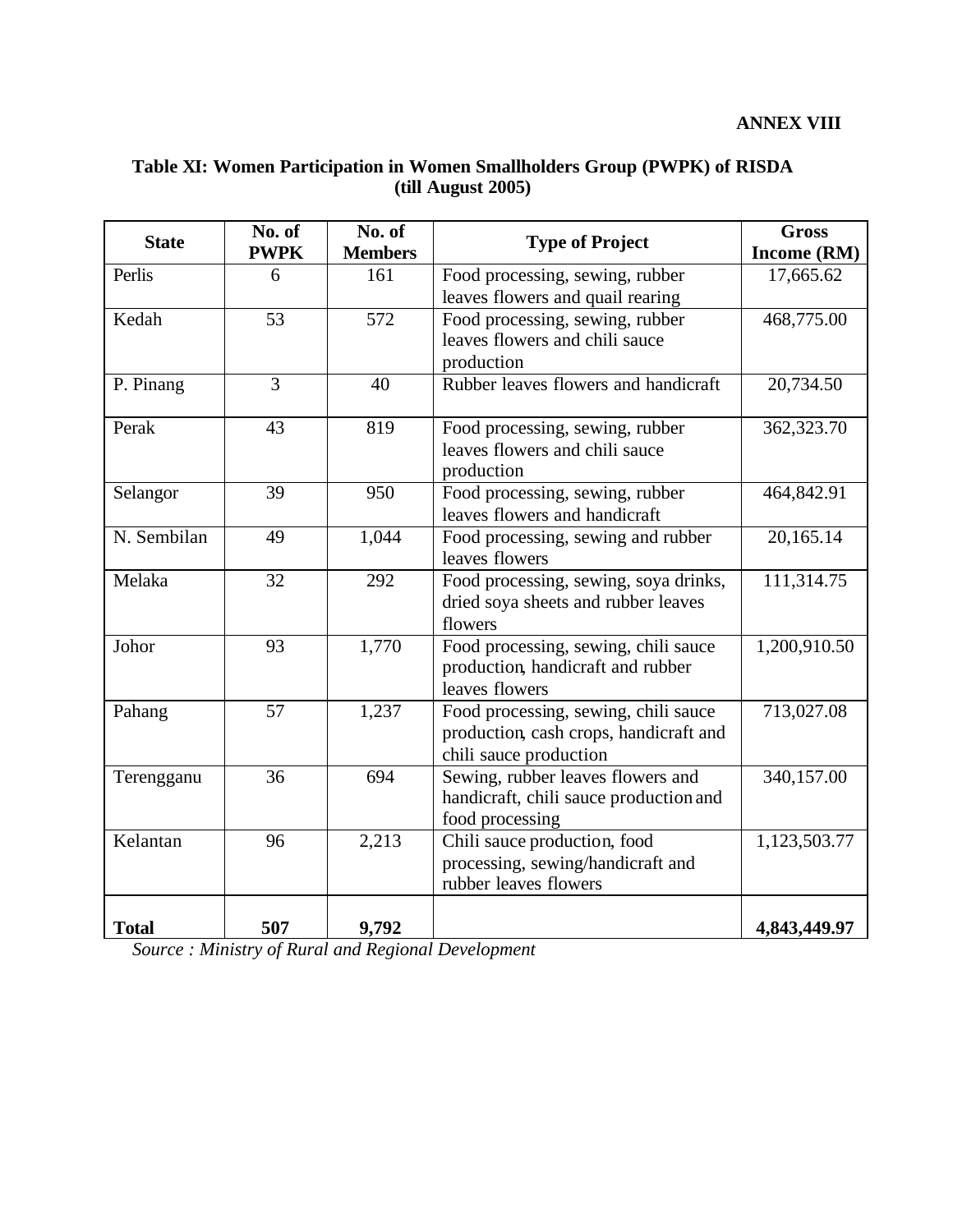### **RESPONSE TO THE ASSERTION REGARDING CERTAIN PROVISIONS IN THE ISLAMIC FAMILY LAW (FEDERAL TERRITORIES) (AMENDMENT) BILL 2005**

#### The Bill makes polygamy easier for men

- (i) We reiterate that Islam favours monogamy and polygamy under Syariah is regarded as an exception. In Syariah polygamy is only permissible when certain conditions are fulfilled. This is reflected in the provisions relating to polygamy in the Islamic Family Law (Federal Territories) Act 1984 (hereinafter referred to as "IFLA"). Under section 23(1) of IFLA before a polygamous marriage can be entered into by a man, the permission of the Syariah Court must be obtained. In considering the application, the existing wife or wives have the right to be present at the hearing of the application. Section 23(4) of IFLA provides that the Court may grant the permission to polygamy if it is satisfied that the proposed marriage is **just and necessary** having regard to circumstances such as sterility, physical infirmity, physical unfitness for conjugal relations, wilful avoidance of an order for restitution of conjugal rights, or insanity on the part of the existing wife or wives.
- (ii) In addition it shall also be satisfied that the applicant is able to support all his wives and dependants, capable of according equal treatment to all his wives and that the proposed marriage would not cause *darar syarie* (harm according to what is normally recognised by Islamic law affecting a wife in respect of religion, life, body, mind, moral or property) to the existing wife or wives.
- (iii) The Bill amended section 23(4) of IFLA by providing that the Court may grant the permission for polygamy if it is satisfied that the proposed marriage is *just or necessary* having regard to the circumstances stated in the above paragraphs. We wish to highlight to the Committee that although the phrase "just and necessary" in section 23(4) of IFLA was amended to "just or necessary" by the Bill, the circumstances such as sterility, physical infirmity, physical unfitness for conjugal relations, wilful avoidance of an order for restitution of conjugal rights, or insanity on the part of the existing wife or wives are still being considered by the Court to determine the permissibility of polygamy. In addition conditions on the ability of the applicant to support his wives and dependants, to accord equal treatment to all his wives and that the polygamy would not cause *darar syarie* to the existing wife or wives must still be fulfilled by the applicant before the Court may grant the permission for polygamy.
- (iv) As such the amendment to section  $23(4)(a)$  of IFLA as stipulated by the Bill in no circumstances makes polygamy easier for men.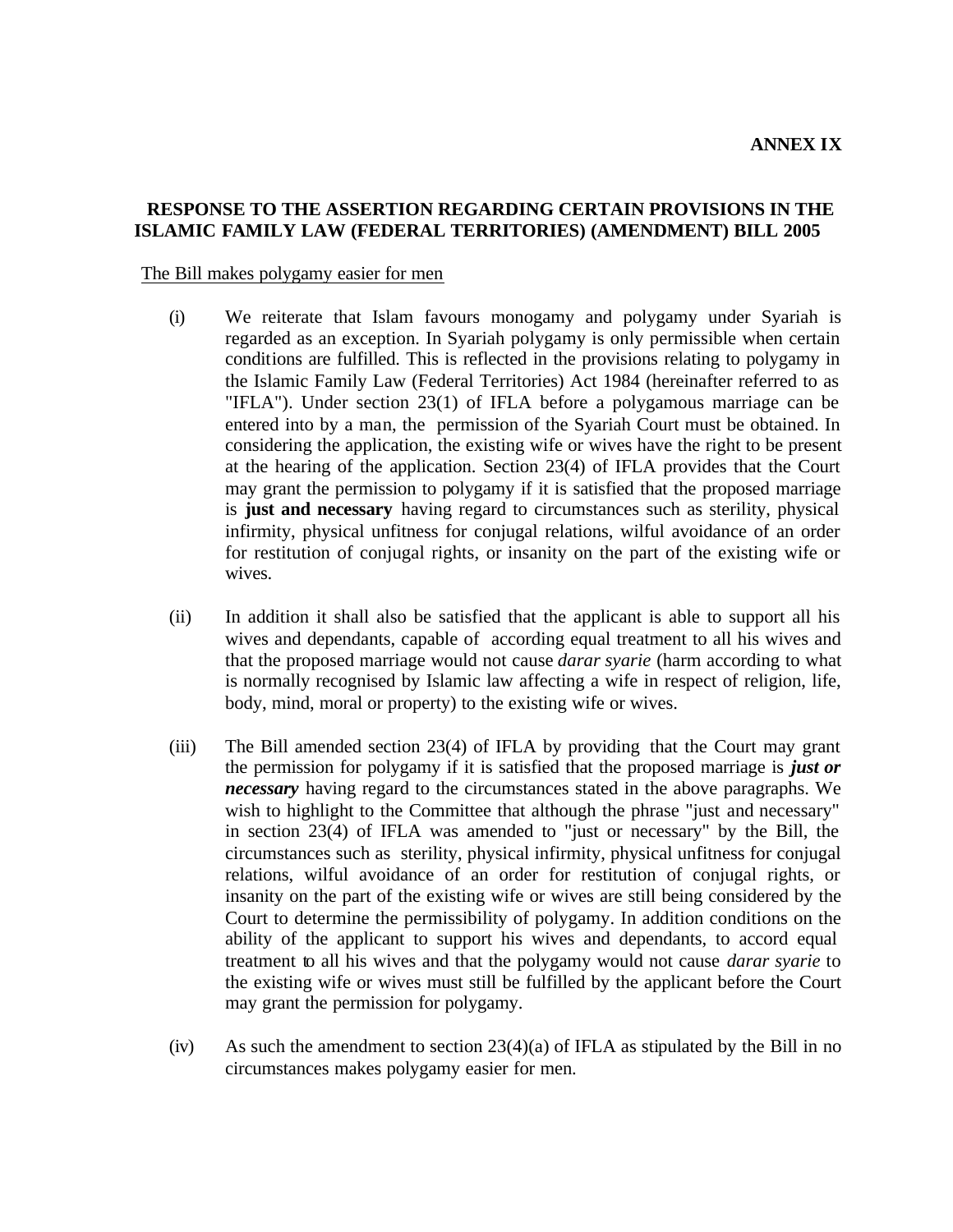Allowing a Muslim man the right to claim a share of his existing wife's assets upon his polygamous marriage.

(i) The relevant section under the Bill on the above issue is new section 23(9) which reads as follows -

"Every Court that grants the permission or orders a marriage to be registered under this section shall have the power on the application by any party to the marriage-

- (a) to require a person to pay maintenance to his existing wife and wives; or
- (b) to order the division between the parties of the marriage of any assets acquired by them during the marriage by their joint efforts or the sale of any such assets and the division of the proceeds of the sale.".

(The relevant phrase in the section is as underlined.)

- (ii) Based on the provision of the said section we wish to highlight to the Committee that **either party to the marriage** can make an application to the Court for an order for the division of the assets jointly acquired by the husband and wife during the marriage. Where an application is made by either party to the Court it is on the Court to decide base on evidence tendered before it on whether the said assets are assets jointly acquired by the husband and wife during their marriage which can be distributed among them.
- (iii) We would also like to direct the Committee's attention to sub-paragraph (b) of section 23(9) which provides that the distribution of assets under the said section is on **assets which are jointly acquired by husband and wife during marriage**  and not the wife's assets as asserted.
- (iv) Jointly acquired assets are assets which are acquired from the joint effort of the husband and wife. It does not include assets which are acquired solely by the wife. It is to be noted that contribution of the wife to the acquisition of the asset is not confined to monetary contribution. A housewife's work in managing the home and raising the children is also regarded as contribution from the wife to the acquisition of the asset.
- (v) As such it is clear that new section 23(9) of the Bill does not provide the right to a Muslim man to claim a share of his existing wife's assets as asserted by the Committee.

Forcing a wife to choose maintenance or division of marital property upon a husband's polygamous marriage

(i) The above issue also relates to new section 23(9) of the Bill. The said section is reproduced below and the relevant word in the provision is as underlined -

"Every Court that grants the permission or orders a marriage to be registered under this section shall have the power on the application by any party to the marriage-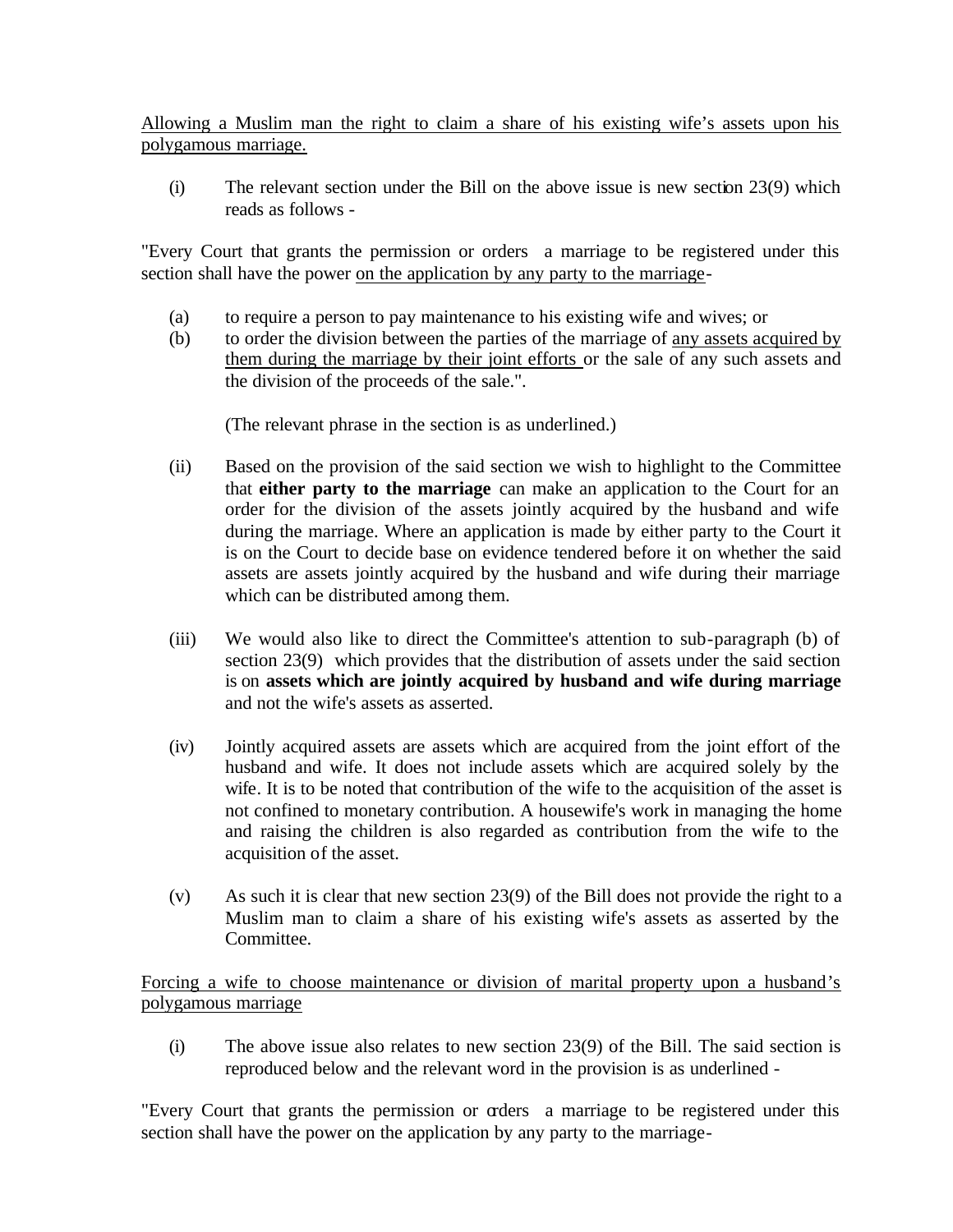- (a) to require a person to pay maintenance to his existing wife and wives; or
- (b) to order the division between the parties of the marriage of any assets acquired by them during the marriage by their joint efforts or the sale of any such assets and the division of the proceeds of the sale.".
- (ii) It has been held by the Court that whether the word "or" should carry an exclusive force or otherwise depends on the context in which the word is used in the whole phrase.<sup>1</sup> If the word "and" is used in sub-section (b) of section 23(9), it would connote that application to the Court shall be for both, an order for maintenance and an order for the distribution of assets jointly acquired by the husband and wife during marriage. This would be contrary to Syariah which provides that only maintenance is compulsory on the husband.
- (iii) To avoid the above inconsistency, the word "or" is used by the draughtsman to provide an option to the applicant to either apply to the Court for maintenance **and** the distribution of assets jointly acquired by the husband and wife during marriage, or, to apply for maintenance **or** the distribution of assets jointly acquired by the husband and wife during marriage. The word "or" in the said subsection would also be suitable in a situation where there is no jointly acquired assets in the marriage.
- (iv) Nevertheless, for clarity on the intention of sub-section (b) of section 23(9) of the Bill, measures are undertaken to amend the said subsection to include language which allows the Court, on an application by a party, to make either any or all of the following orders-
	- (a) for the husband to provide maintenance to the wife;
	- (b) for the husband to provide maintenance for the children; or
	- (c) for the distribution of the assets jointly acquired by the husband and wife during marriage.

Allowing a Muslim man the right to get a court order to stop his wife from disposing of her assets.

(i) The relevant section under the Bill on the above issue is new section 107A which reads as follows -

# "**Prohibitory order against the disposal of** *harta sepencarian*

 $\overline{a}$ 

107A (1) The Court may, on the application of any party to a marriage-

- (a) where any matrimonial proceedings is pending; or
- (b) in any proceeding where the Court may make an order under section 122, make an order prohibiting the wife or husband, as the case may be, from disposing of any assets acquired by them, jointly or solely,

<sup>&</sup>lt;sup>1</sup> Federal Steam Navigation Co.Ltd and Anor v Department of Trade and Industry [1974] 2 All ER 97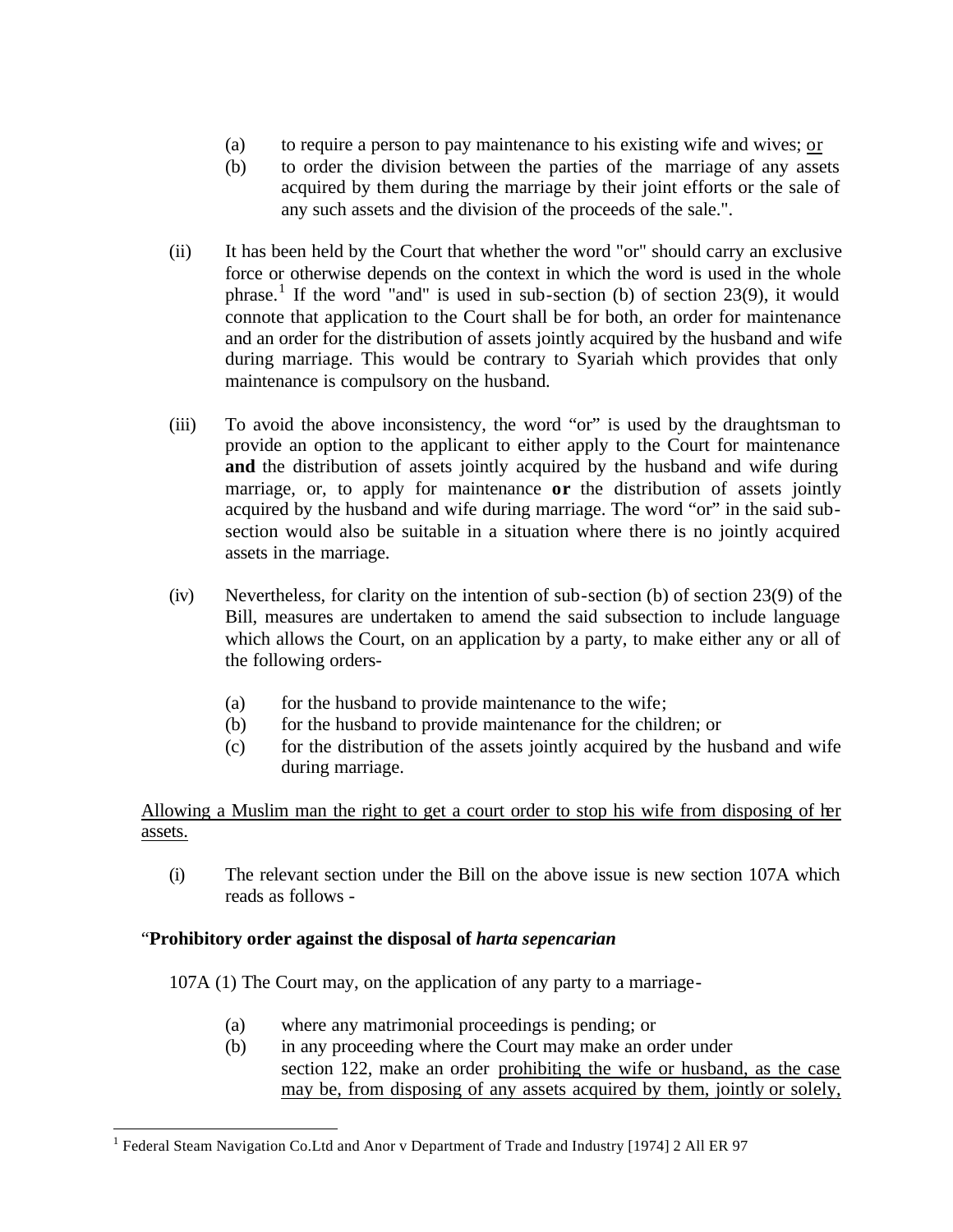during the subsistence of their marriage if the Court is satisfied that it is necessary to do so.

 $(2)$ ..."."

(The relevant phrase in the section is as underlined.)

- (ii) We would like to clarify to the Committee that the intention of this section is to prevent parties to the matrimonial proceedings from disposing their assets whether jointly or solely acquired before the conclusion of the proceedings. This is to ensure that order relating to the assets made by the Court at the conclusion of the proceedings is complied with by the parties to the proceedings. Assets which are solely acquired by the Parties are also mentioned in the provision because it would be difficult to determine the status of the asset (whether it is a jointly acquired asset or otherwise) before the conclusion of the matrimonial proceedings.
- (iii) The language of section 107A can being reviewed to ensure that the provision will not operate to allow the husband to prohibition the disposal of assets solely acquired by the wife and to provide for maintenance of the wife and children to from assets prohibited by the Court from being disposed.

Extending the wife's right to fasakh divorce to the husband while not giving the husband's right of talaq to the wife.

- (i) Under Syari'ah different implications arise when a husband divorces a wife by *fasakh* compared to divorce by talaq. Where a wife is divorced by *talaq*, the husband is obligated to provide *iddah* maintenance and *mutaah* (consolidatory gift). In the case of *fasakh* divorce by the husband he is only obligated to pay *mahar* (payment to the wife at the time of marriage) and *mutaah* if the marriage is consummated. Where the marriage is not consummated the husband is not obligated to pay *mahar* or *mutaah.*
- (ii) The Schools of Maliki, Syafie, Hanbali and Syiah Immamiah provides that the husband can exercise *khiyar* (the option to stay in a marriage or to divorce by *fasakh* his wife) under the following conditions -
	- (a) the wife is insane;
	- (b) the wife is suffering from leprosy or vitiligo;
	- (c) the wife is suffering from a defect of the vagina which prohibits the consummation of the marriage .
- (iii) However, where the insanity of the wife or the defect of the vagina can be cured or the husband is aware of his wife's insanity or the defect of the vagina before the marriage, the husband cannot exercise *khiyar.* In addition the Hanbali School held that any reason which cause *darar* (harm) and defeats the intention of marriage can also be a ground for a *fasakh* divorce.